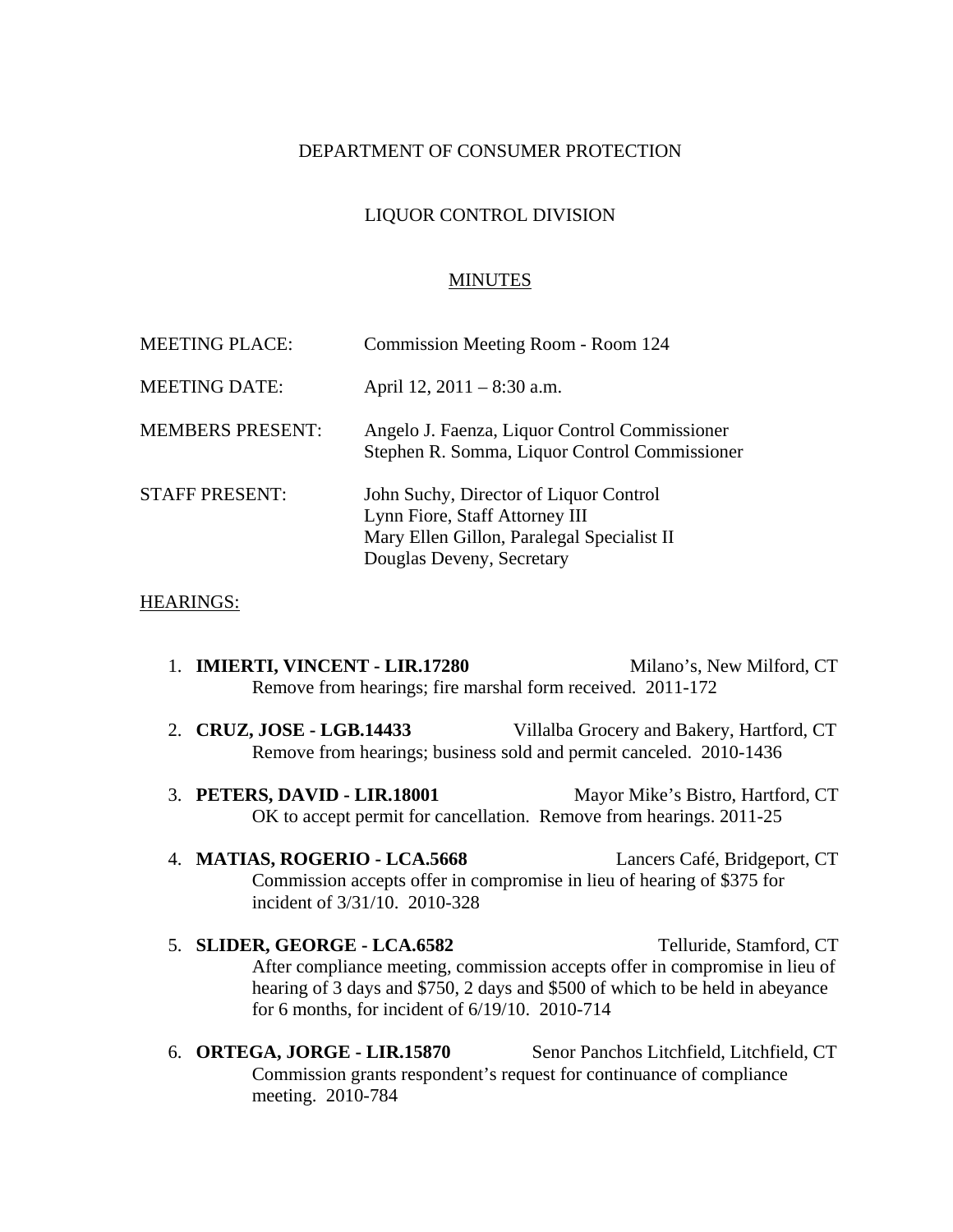Liquor Control Minutes April 12, 2011 Page 2 of 5

- 7. **PAPA, JOSEPH A. III LCA.6927** Papa's Pub, New Britain, CT Commission would accept offer in compromise of revocation of permit to resolve pending charges. 2009-693, 2010-531
- 8. **RIVERA, SAMUEL LGB.14397** E&S Market, Bridgeport, CT Commission rejects offer of 30 days and \$2,500 for incidents of 5/4/10, 6/1/10, 9/14/10. 2010-527, 2010-894

## DISCUSSIONS:

9. **ALBANESE, JOSEPH - LCN.3** Foxwoods Resort Casino, Mashantucket, CT Commission reviewed incident statement from Respondent's server, and will pursue all charges associated with docket # 11-194. (2010-856; 2010-1003; 2010-1029)

### PROVISIONAL PERMITS:

**10. AMIN, YOGESH – LIP.14811** JV Wine & Spirits, Killingworth, CT Commission approves to issue provisional permit upon receipt of stipulated agreement, cancel permit LIP.12889, bill of sale, seller's affidavit, proof right of occupancy for backer YSDV LLC. Commission approved request to waive COD requirement for provisional permit.

# PROVISIONAL PERMIT EXTENSIONS:

**11. PUGLIESE, JOSEPH C. – LCA.7256.P.CW** Joe's Bar & Grill, Torrington, CT Commission approved request to extend provisional permit.

### 12. **ANTHONY, MOGANAKKUMAR – LIR.18208.P.CW**

Kokoro Asian Bistro, Greenwich, CT Commission approved request to extend provisional permit.

- **13. WAZ, KATHLEEN P. LCA.7230.P.CW** J. Martin's, Higganum, CT Commission approved request to extend provisional permit.
- 14. **MORAN, REINALDO R. LGB.14627.P.CW** La Esquina Grocery, Stamford, CT Commission approved request to extend provisional permit.
- **15. MILLIKEN, STEPHEN D. LIR.18225.P.CW** Italian Villa, Somers, CT Commission approved request to extend provisional permit.
- 16. **ZHANG, WEN B. LIR.18169.P** Hana Japanese Steakhouse, Waterbury, CT Commission approved request to extend provisional permit.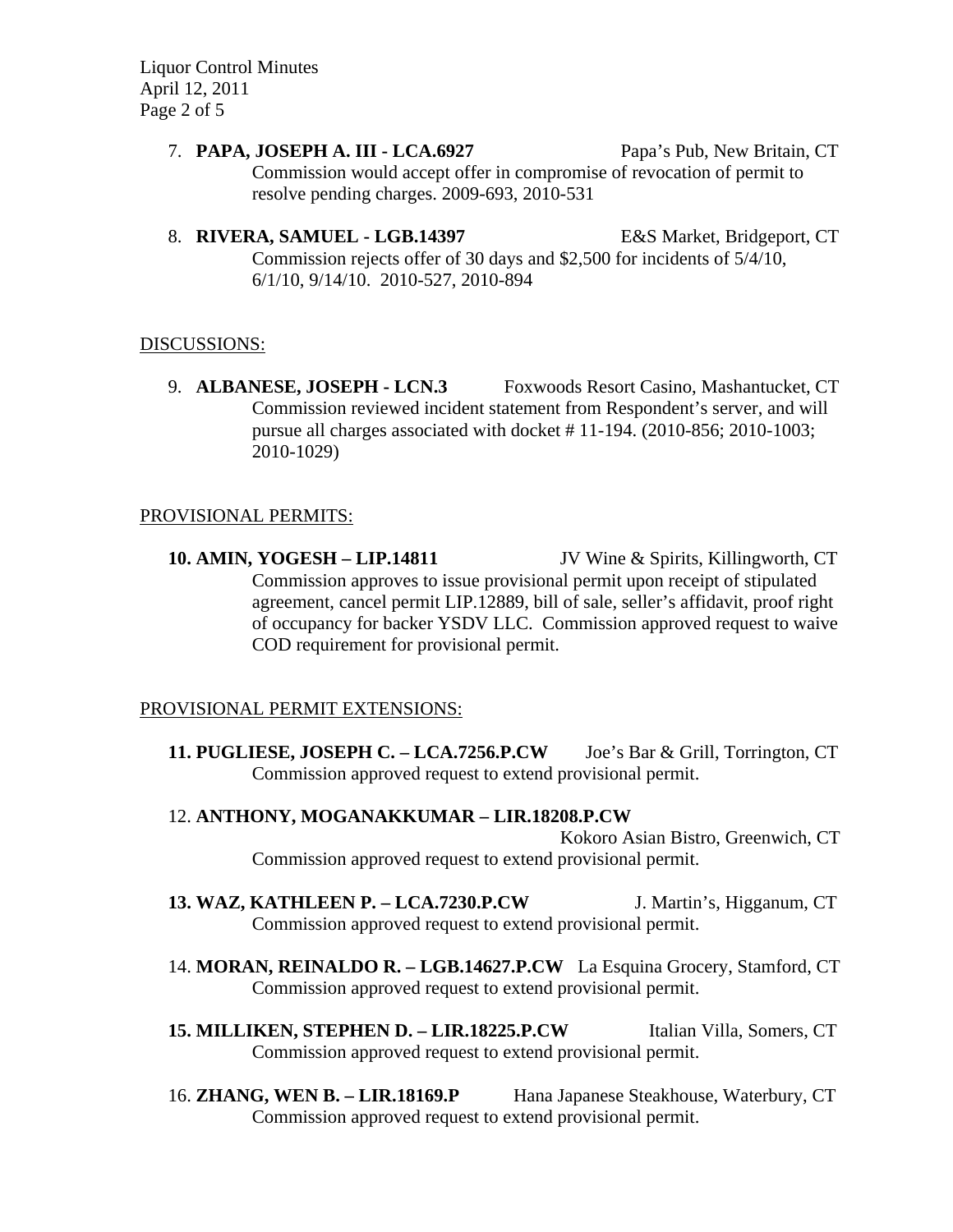Liquor Control Minutes April 12, 2011 Page 3 of 5

> 17. **ZHENG. XING XING – LRW.4798.P.CW** Sushi X II Inc, Stamford, CT Commission approved request to extend provisional permit.

# FINAL PERMITS:

| 18. LADERA WINERY LLC - LSW.625                                                                                                                                                                                                                                                                  | Angwin, CA                           |
|--------------------------------------------------------------------------------------------------------------------------------------------------------------------------------------------------------------------------------------------------------------------------------------------------|--------------------------------------|
| Commission approved to issue final permit.                                                                                                                                                                                                                                                       |                                      |
| 19. EMERSON BROWN LLC - LSW.626                                                                                                                                                                                                                                                                  | Napa, CA                             |
| Commission approved to issue final permit.                                                                                                                                                                                                                                                       |                                      |
| 20. PELICAN BRANDS LLC - LSL.1328                                                                                                                                                                                                                                                                | Carmel, IN                           |
| Commission approved to issue final permit.                                                                                                                                                                                                                                                       |                                      |
| 21. WESTFORD HILL DISTILLERS LLC - LML.509<br>Commission approves to issue final permit when in receipt of permit LMA.2<br>for cancelation. NOTE: All brands/labels are to be registered and approved<br>before sale and use of product.                                                         | Ashford, CT                          |
| 22. FOX, WILLIAM J. - LIR.18156<br>Commission approves to issue final permit upon receipt of seller's affidavit.<br>Endorse 2 patios and 2 ACBs.                                                                                                                                                 | Mezzo Grille, Middletown, CT         |
| 23. BROWN, MONICA R. - LIP.14783 No. 109 Cheese and Wine, Ridgefield, CT<br>Commission approved to issue final permit. Endorse interior access.                                                                                                                                                  |                                      |
| 24. MORRIS, IRVING - LIP.14788<br>Commission approves to issue final permit when in receipt of CT sales and<br>use tax permit, publication notice, permit LGB.13130 for cancellation, 8x10<br>photos of interior (showing shelving, cash register equipment), 8x10 photos of<br>trade name sign. | Cheshire Wine & Liquor, Cheshire, CT |
| 25. ISLAM, MOZAHARUL - LRW.4813<br>Commission approved to issue final permit. Endorse no bar.                                                                                                                                                                                                    | Shelton Pizza Palace, Shelton, CT    |
| 26. MCHUGH, KEVIN J. - LCA.7199                                                                                                                                                                                                                                                                  | The Gray Goose, Southport, CT        |
| Commission approves to issue final permit when in receipt of CT sales and                                                                                                                                                                                                                        |                                      |

27. **HASEM, ABUL M. – LRW.4745** Bombay Restaurant, Danbury, CT Commission approved to issue final permit. Endorse service bar only.

use tax permit. Endorse patio.

NOTE: final permit MUST be issued by 5/2/11.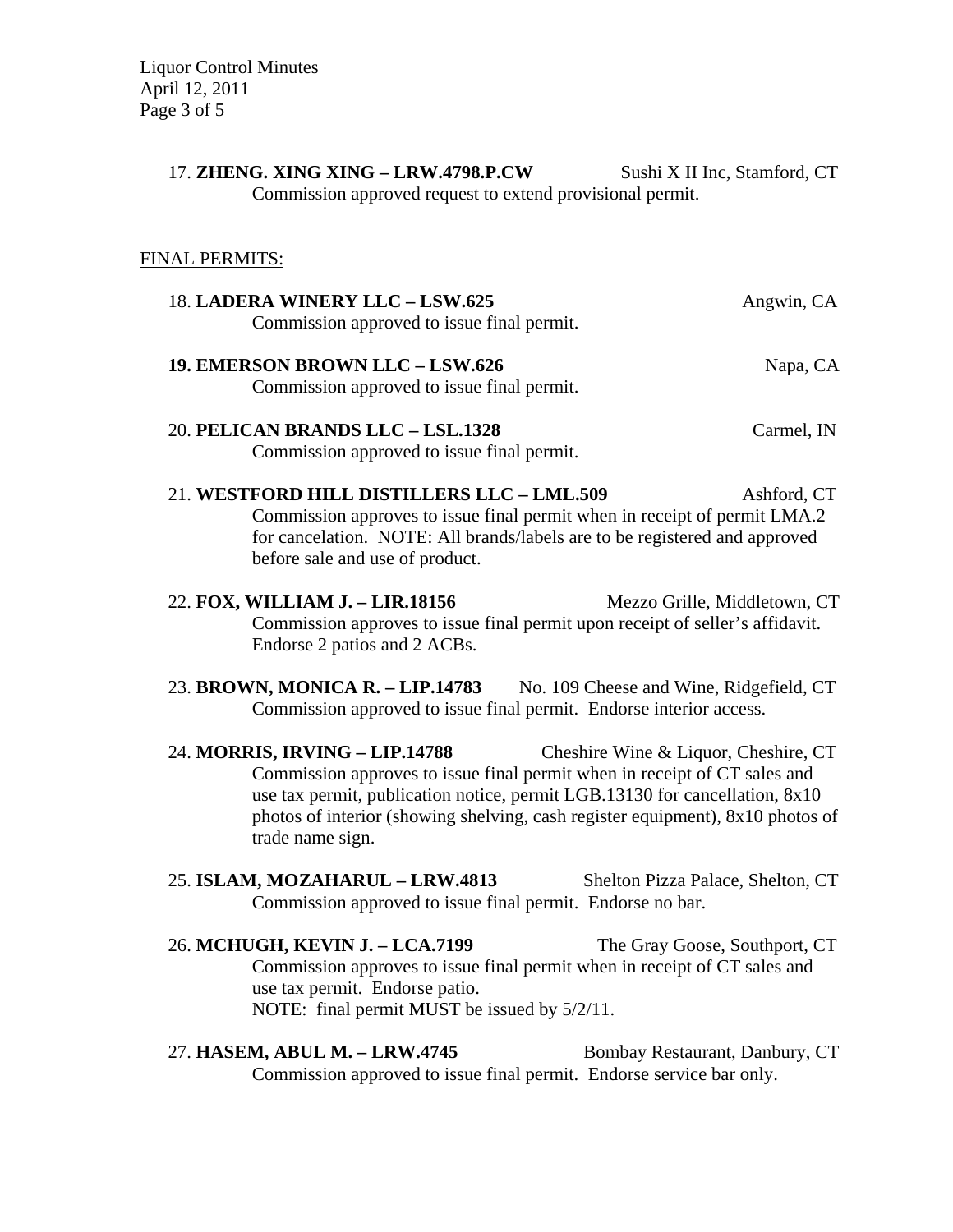Liquor Control Minutes April 12, 2011 Page 4 of 5

## 28. **CAPOZZIELLO, MONICA Z. – LGB.14529.P.CW**

Terra's Market, Bridgeport, CT Commission approves to issue final permit when in receipt of publication notice. NOTE: final permit MUST be issued by 5/2/11.

29. **ROY, KAUSIK – LIR.18130.P.CW** Kabob Factory, Norwalk, CT Commission approves to issue final permit when in receipt of publication notice and 8x10 photos of lockable storage. Endorse service bar only. NOTE: final permit MUST be issued by 4/19/11.

### OTHER:

- 30. **LIU, YONG QING LIR.16924** Liu Royal, Waterbury, CT Commission approved application for transfer of interest.
- 31. **JAIN, MIKE LIP.14497** Route 1 Wine & Liquor, Branford, CT Commission approves request for removal upon receipt of financial affidavit detailing removal costs.
- 32. **NADEAU, ROBERT C. LIC.2061** VFW Post 6875, Wauregan, CT Commission endorses permit with permanent extension of use and additional consumer bar.
- 33. **MILLAN, YOSELIN LGB.14637** Ashley Food Market, Bridgeport, CT Commission approves request to amend backer/owner information from Ashley Market LLC to Ashley 1 Market LLC. NEED: to re-placard.
- 34. **POLLACK, SAUL LIP.12847** Harry's Liquor, Fairfield, CT Commission approves request to transfer Saul Pollack from sole proprietor to LLC.
- 35. **MALFETANO, VALERIE LIR.15689** Valbella Restaurant, Riverside, CT Commission approved request to waive guestbook requirement for 4/28/11 (1 day only).

# 36. **ESPOSITO, RONALD J. – LGB.14650.P**

Stop & Shop Supermarket, New Haven, CT Commission approved request to waive COD requirement for provisional permit.

Adjourned at 9:11 a.m.